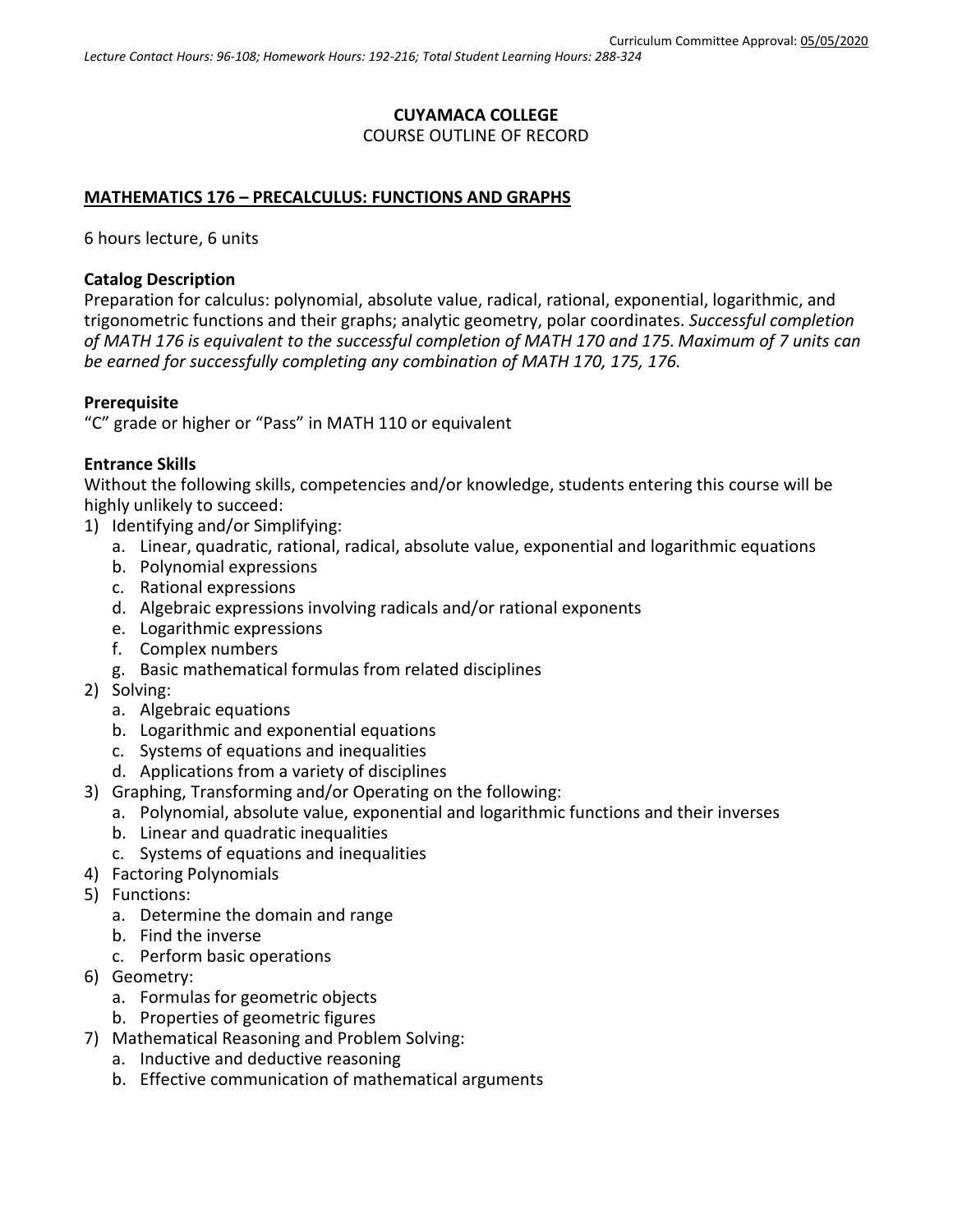# **Course Content**

- 1) Linear, quadratic, polynomial, rational, absolute value, exponential, logarithmic, piecewise-defined and trigonometric functions, graphs and inverses
- 2) Graphic, numeric and analytic methods to solve application problems including linear, quadratic, polynomial, rational, absolute value, exponential, logarithmic, trigonometric equations and systems of equations
- 3) Polynomial and rational functions and equations including the use of graphing utilities and synthetic division to graph
- 4) Trigonometric functions developed from the unit circle using radian and degree measure
- 5) Trigonometric identities
- 6) Graphic, numeric and analytical methods to solve linear and non-linear systems of equations and inequalities
- 7) Matrices and determinants
- 8) Sequences and series
- 9) Binomial theorem
- 10) Mathematical induction
- 11) Conics, parametric equations and polar coordinates
- 12) Vectors in a plane
- 13) Historical contributions of number and mathematical theories and concepts from diverse cultures

# **Course Objectives**

Students will be able to:

- 1) Define all six trigonometric functions in terms of a triangle, the coordinate system and the unit circle.
- 2) Compute angles and sides of triangles in terms of degree or radian measure.
- 3) Graph trigonometric functions and their inverse functions, and discuss the domain, range and properties of these functions.
- 4) Prove trigonometric identities and apply trigonometric identities to solve for exact values, simplify expressions and solve equations.
- 5) Calculate vector sum, vector products, dot products, vector magnitudes and vector angles.
- 6) Analyze physical problems and create trigonometric relationships involving triangles, the coordinate system, the unit circle or vectors.
- 7) Analyze linear, quadratic, polynomial, rational, absolute value, exponential, logarithmic and piecewise-defined functions as well as inverse functions from a graphic, numeric and analytic perspective.
- 8) Analyze and solve applied problems from various disciplines and involving a variety of equations including but not limited to: linear, quadratic, polynomial, rational, radical, absolute value, exponential and logarithmic equations as well as systems of equations.
- 9) Apply critical thinking and mathematical reasoning skills necessary in collegiate-level algebraic problem solving in related disciplines such as science, business and engineering.
- 10) Classify conic equations and construct graphs of conic sections.
- 11) Observe, interpret and analyze the behavior of graphs of a wide variety of functions and statistical plots.
- 12) Utilize sequences and series equations to solve theoretical and applied problems from various disciplines such as science, business and engineering.
- 13) Select and apply appropriate technology including but not limited to computer programs and graphing utilities to model, analyze and interpret a collection of data or to solve real-world application problems requiring the use of collegiate-level mathematics.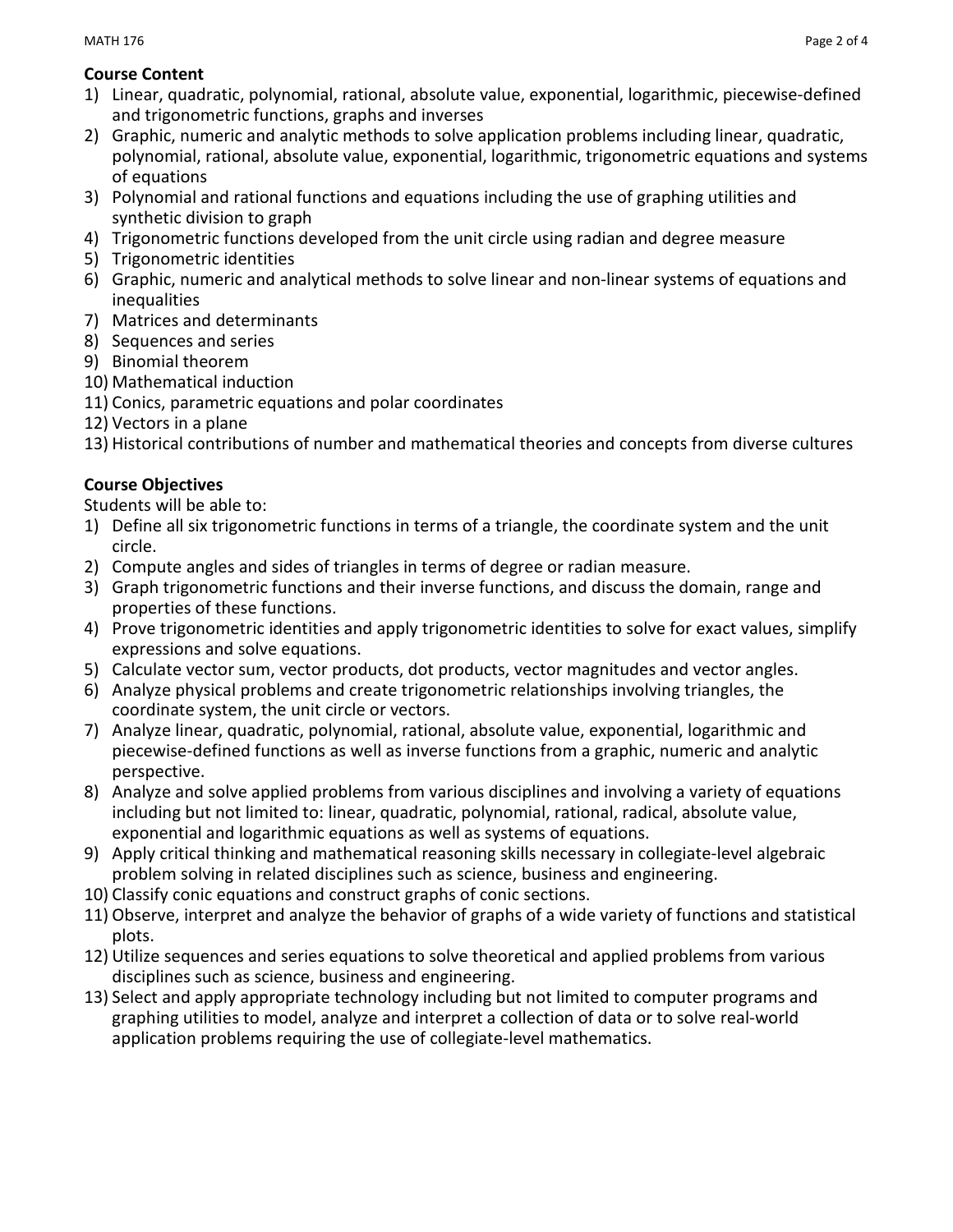#### MATH  $176$  Page 3 of 4  $\,$

### **Method of Evaluation**

A grading system will be established by the instructor and implemented uniformly. Grades will be based on demonstrated proficiency in subject matter determined by multiple measurements for evaluation, one of which must be essay exams, skills demonstration or, where appropriate, the symbol system.

- 1) Exploration activities (both independent and group) which measure students' ability to discover how different parameters affect the graphs or behaviors of linear, quadratic, polynomial, rational, absolute value, exponential, to discover how different parameters affect the graphs of trigonometric functions, or how to combine trigonometric relationships to prove a new trigonometric identity. Logarithmic and piecewise-defined functions as well as inverse functions and conic equations.
- 2) Homework assignments which measure students' ability to: compute with and graph a variety of functions and conics as well as construct and carry out a plan to solve a diverse collection of realworld application problems, select and evaluate trigonometric functions, make computations in degrees and radians, create graphs of trigonometric functions, transform an expression with identities, work with and calculate various vector related topics, and construct and carry out a plan to solve trigonometric word problems.
- 3) Exams, including a comprehensive final exam and quizzes which measure students' ability to:
	- a. Calculate and solve with linear, quadratic, polynomial, rational, absolute value, exponential, logarithmic and piecewise-defined functions as well as inverse functions.
	- b. Sketch graphs of linear, quadratic, polynomial, rational, absolute value, exponential, logarithmic and piecewise-defined functions and inverse functions as well as discuss the functions' domain and range; also sketch graphs of conics.
	- c. Construct functions that model collected data or real-world application problems.
	- d. Utilize sequence and series formula to solve for a sequence term, calculate a sum or solve a sequence-related application problem.
	- e. Define and calculate with all six trigonometric functions in degrees and radians, sketch graphs of trigonometric functions as well as discuss the functions' domain and range, construct a logical sequence of transformations which verify trigonometric identities, and break down a physical problem into trigonometric components in order to produce a solution.

### **Special Materials Required of Student**

Graphing calculator

### **Minimum Instructional Facilities**

Smart classroom with whiteboards covering three walls, graphing utility and viewscreen, overhead projector

### **Method of Instruction**

- 1) Lecture and discussion
- 2) Teamwork
- 3) Instructor-guided discovery
- 4) Computer-facilitated instruction

### **Out-of-Class Assignments**

- 1) Problem sets
- 2) Exploratory activities and/or projects
- 3) Reading and/or writing assignments

### **Texts and References**

- 1) Required (representative example): Connolly, Hughes-Hallet, Gleason, et al. *Functions Modeling Change: A Preparation for Calculus*. 5th edition. Wiley, 2015.
- 2) Supplemental: None